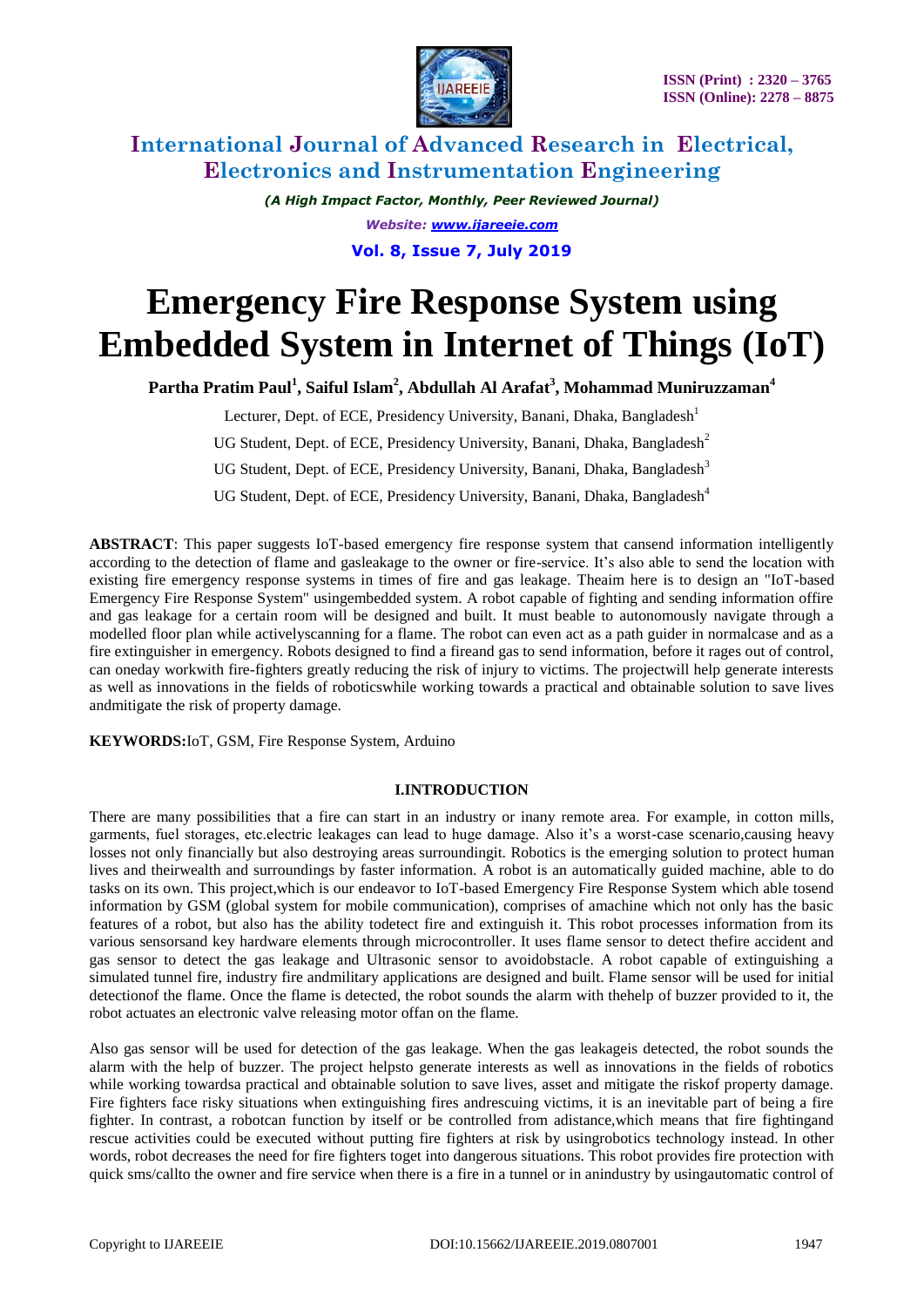

*(A High Impact Factor, Monthly, Peer Reviewed Journal)*

*Website: [www.ijareeie.com](http://www.ijareeie.com/)*

### **Vol. 8, Issue 7, July 2019**

robot by the use of microcontroller in order to reduced loss of lifeand property damage.This robot uses dc motors, castor wheel, microcontroller, sensors,fan and GSM.

Microcontroller is the heart of the project. Microcontrollercontrols all the partsof the robot by the use of programming. In this robot as the fire/gas sensor sensesthe fire/gas, it sends the signal to microcontroller; since the signal of the sensor isvery weak the amplifier is used so that it can amplify the signal and sends it to microcontroller. As soon as microcontroller receives the signal a buzzer sounds,the buzzersound is to intimate the occurrence of fire accident and also send the information tothe receivers. After the sounding of the buzzer micro controller actuates the drivercircuit and it drives the robot towards fire place to avoid any kinds of obstacle, as therobot reaches near the fire micro controller actuates the relay and fan switch is madeON and fan is running on the fire through the motor.

#### **II.SYSTEM MODEL AND ASSUMPTIONS**

IoT based designshave developed another innovative and public utility product formass communication. This is a Fire Fighting Robot which is used for prevent houses, offices and shops from fire. The basic idea behind this project is that robot moves in the suffocated fire area in houses, other offices etc, when users arenot present at home or office. It will find the existence of fire using flame sensor and whenthe fire is detected by robot ,it will try to fight with fire using fan/water and as wellas sent the message to you using SMS or GPRS Packets. Such Devices can be usedat different areas of the human being life. Such offices, houses, factories etc. Wirelesscommunication has announced its arrival on big stage and the world is going mobile.We want to control everything and without moving an inch. This GSM Fire FightingRobot is possible through Embedded Systems. The use of "Embedded System inCommunication" has given rise to many interesting applications that ensures comfortand safety to human life.The main aim of the project will be to design a SMS electronicFire Fighting Robot toolkit which can replace the traditional Fire Fighting Robot. Therobot fighting on the fire and send SMS to owner of the house and the fire service, Thesystem is made efficient by SIMs so that the SMS can be received by number of devicesboards in a locality using techniques of time division multiple access.



Fig .1 Fire Response System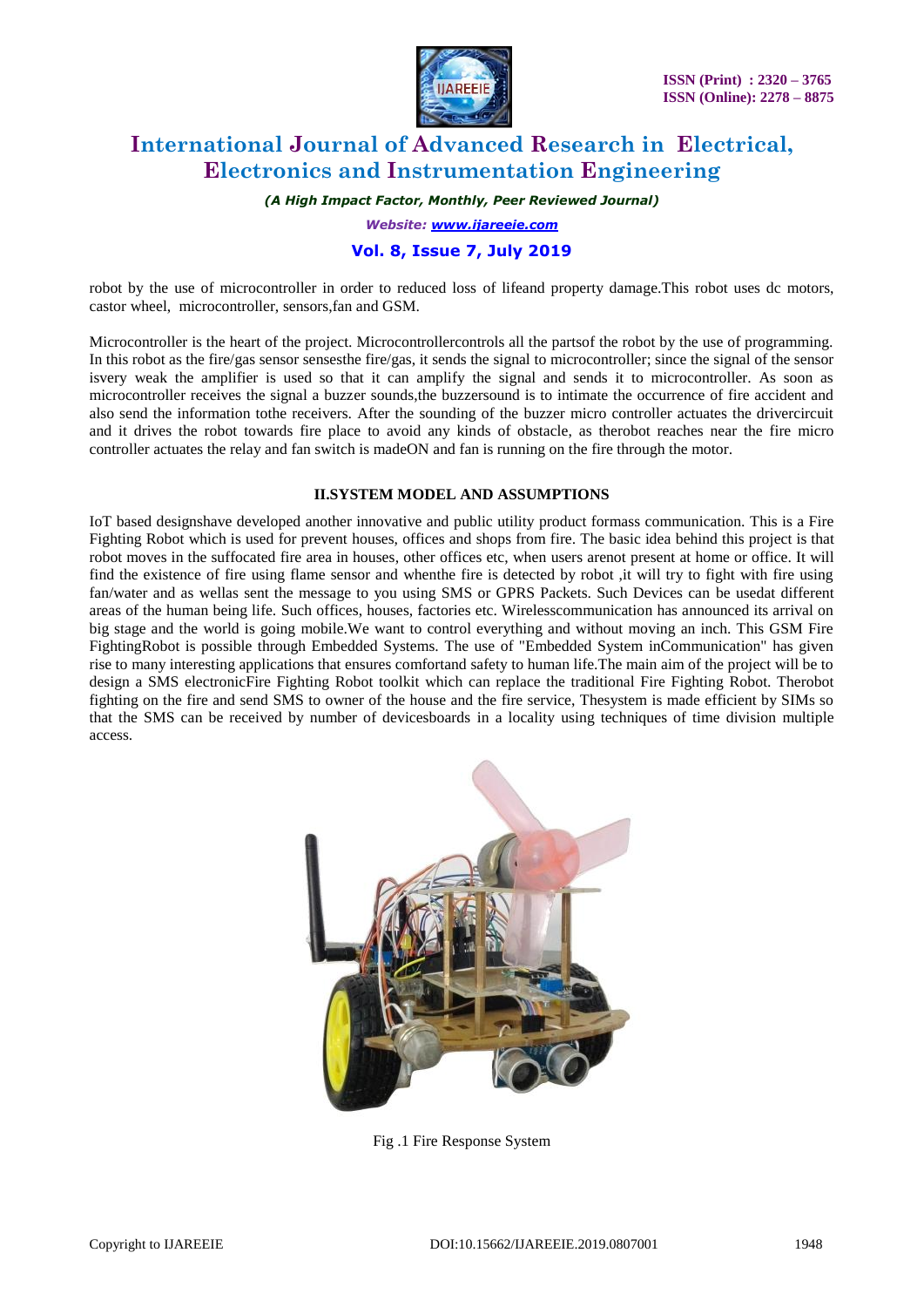*(A High Impact Factor, Monthly, Peer Reviewed Journal)*

*Website: [www.ijareeie.com](http://www.ijareeie.com/)*

**Vol. 8, Issue 7, July 2019**

#### *A. Components*

Hardwares which have been assembled here are

- 1. GSM(SIM900)
- 2. Flame Sensor (sen-0018F)
- 3. Gas Sensor ( MQ2)
- 4. Motor Driver ( L293D )
- 5. Ultrasonic Sensor(HC-SR04)
- 6. IRF540 (NMOS)
- 7. Voltage Regulator ( L7805 )
- 8. Voltage Regulator (L7808)
- 9. Arduino Uno board
- 10. Microcontroller(ATmega328p)
- 11. DC Motor (+12V)
- 12. Water pump/Fan (+5V)
- 13. Buzzer
- 14. Rechargeable Battery (12V)
- 15. Chassis
- 16. Jumper Wire
- 17. Switch

In software, arduino compilers and proteus have been used.

#### **III.WORKING PRINCIPLE**

This is the circuit diagram of emergency fire response system.As a source we supply20V dc.We used 5V to gas flame and ultrasonic sensor by LM7805 Voltage regulatoralso supply 8V to arduino board by L7808 voltage regulator. In GSM there are two supplymodes with one internal supply and two external supply. We used internal supply mode and take power from arduinouno. We also used 12V to the pin no.8 and 5V to the pinno.16 of L293D motor driver. Arduino code is used to the Atmega-328p microcontroller.



Fig 2: Circuit Diagram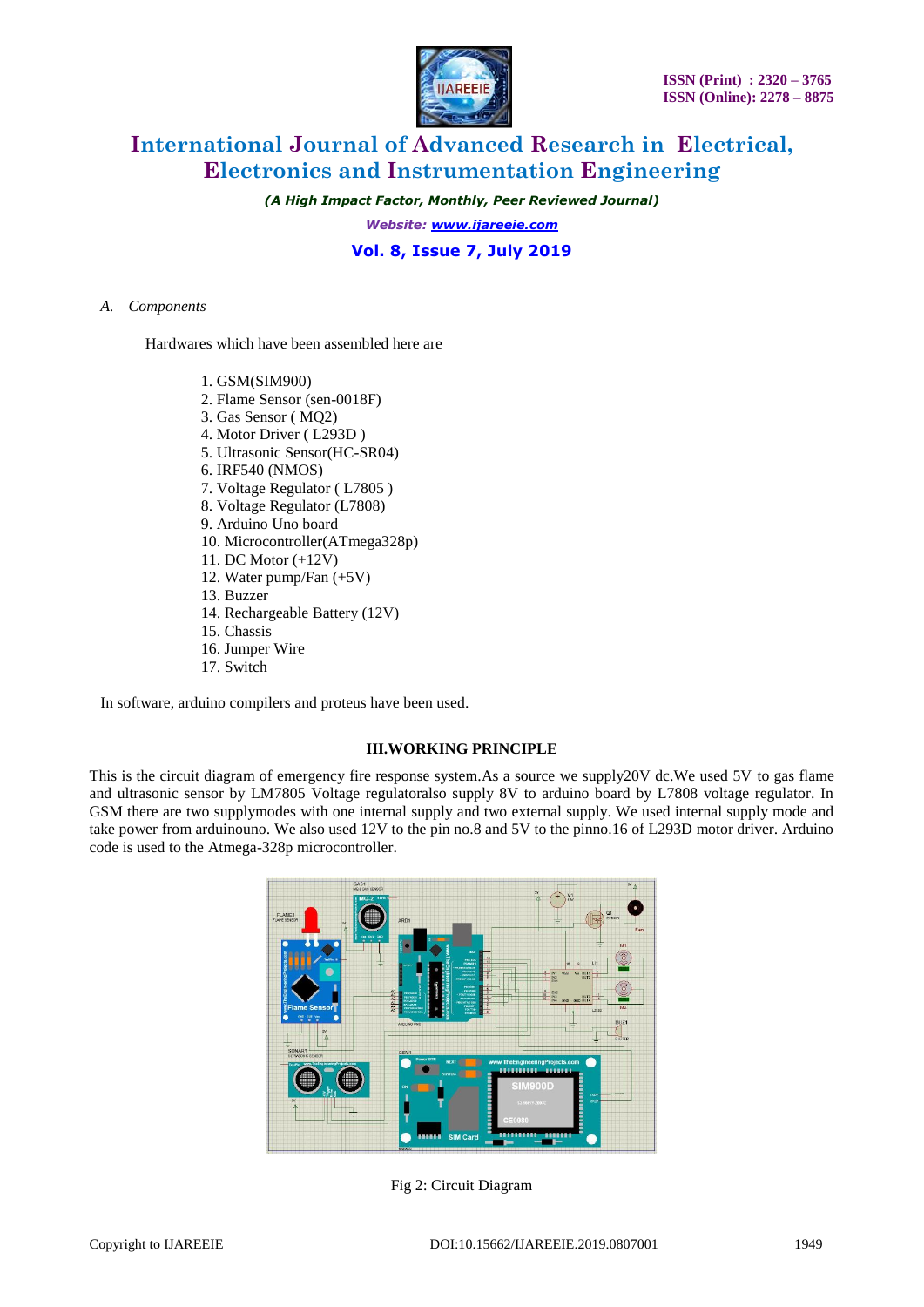

*(A High Impact Factor, Monthly, Peer Reviewed Journal)*

*Website: [www.ijareeie.com](http://www.ijareeie.com/)*

### **Vol. 8, Issue 7, July 2019**

Gas sensor connected to A0 pin. flame sensor connected to A1 pin Ultrasonic connectedto 12 and 13 pin of microcontroller. GSM Rx; Tx pin connected to microcontroller 7,8pin for receiving and transmit data microcontroller 2,3 pin connected to motor driver2,7 pin for drive left motor and left motor connected to 3,6 pin.Microcontroller 4,5 pinconnected to 10,15 motor driving pin for drive right motor and right motor connectedto 11,14 pin. microcontroller pin 10,11 connected to motor driver pin, driver 1 and 9pin for speed control of left motor and right motor. Microcontroller pin 9 connectedto Buzzer and pin 6 connected to NPN transistor for switching the fan.For gas sensor (MQ-2) below code used to find out the quantity of leakage gas. If thequantity of gas above 200ppm the gas sensor send a signal to the microcontroller forsending information to the owner and fire service via GSM. It also sends another signal by LED9 (microcontroller pin9) to the buzzer.

If the analog value of smoke or gas sensor is smoke>200 value.then gassensor send signal to microcontroller, when the microcontroller led9 pin is high. Buzzerwill be ON. and led9 pin is low, Buzzer will be OFF.

The flame sensor is very sensitive to IR wavelength at 760 nm -1100nm light. It will be create the analog signal to get the fire. Analog value is 10 bit(210bit = 1024 value) for the flame sensor. If the analog value of flame sensor isflame > 1000 to flame < 2000 robot consider that the flame out of the range. If thevalue is flame < 1000 to flame > 100 then flame sensor send signal to microcontroller and go ahead to flame. At the same time Microcontroller give information toGSM for sending sms to the owner and fire service. If the value is flame  $\lt$  200 toflame  $\gt$  0 then flame sensor send signal to microcontroller. Stand certain distancefrom the flame and fan will be running. extinguish fire, after extinguishing robot goesto stand by condition.

Again when the analog value of flame sensor is flame>1000 to flame<2000 robotconsider that the flame out of the range. If the value is flame<1000 to flame>100 then flame sensor send signal to microcontroller. For Ultrasonic sensor (HC-SR04) below code used to find out the obstacle detects. Ashort 10uS pulse to the trigger input to start the ranging, and then the module willsend out an 8 cycle burst of ultrasound at 40 kHz and raise its echo. This sensor onlywill be detect the obstacle and robot move in front of obstacle and go ahead to flame.

If the analog value of ultrasonic sensor is distance<20 value.then robotwill be move on the side of the obstacle and go ahead the fire.

#### *A. Flow Chart*

When robot is first booted, it initialized all the sensors and at the same time, it goes to standby mode where only gasflame-ultrasonic sensors, Arduino and GSM module will be running.Once all the components start, the whole system checks for the gas. When buzzer alarms for the presence of gas, microcontroller transmits information to GSM module to send SMS to the owner or fire service team. And finally it goes back to standby mode.

But when it does not sense any gas, it looks for flame. If fire or flame is detected, then same working principle is followed by microcontroller to connect GSM module and the system automatically goes in front of the fire.

So what happens when it senses any obstacle while moving towards fire ? Ultrasonic sensor detects the obstacle and instructs the system to move to other available direction to reach towards fire. Then it positions itself at the certain distance from the fire and fan starts rotating. Finally fire extinguisher becomes active and after extinguishing, the system again goes to standby condition. And it is never ending process and keeps on working similarly.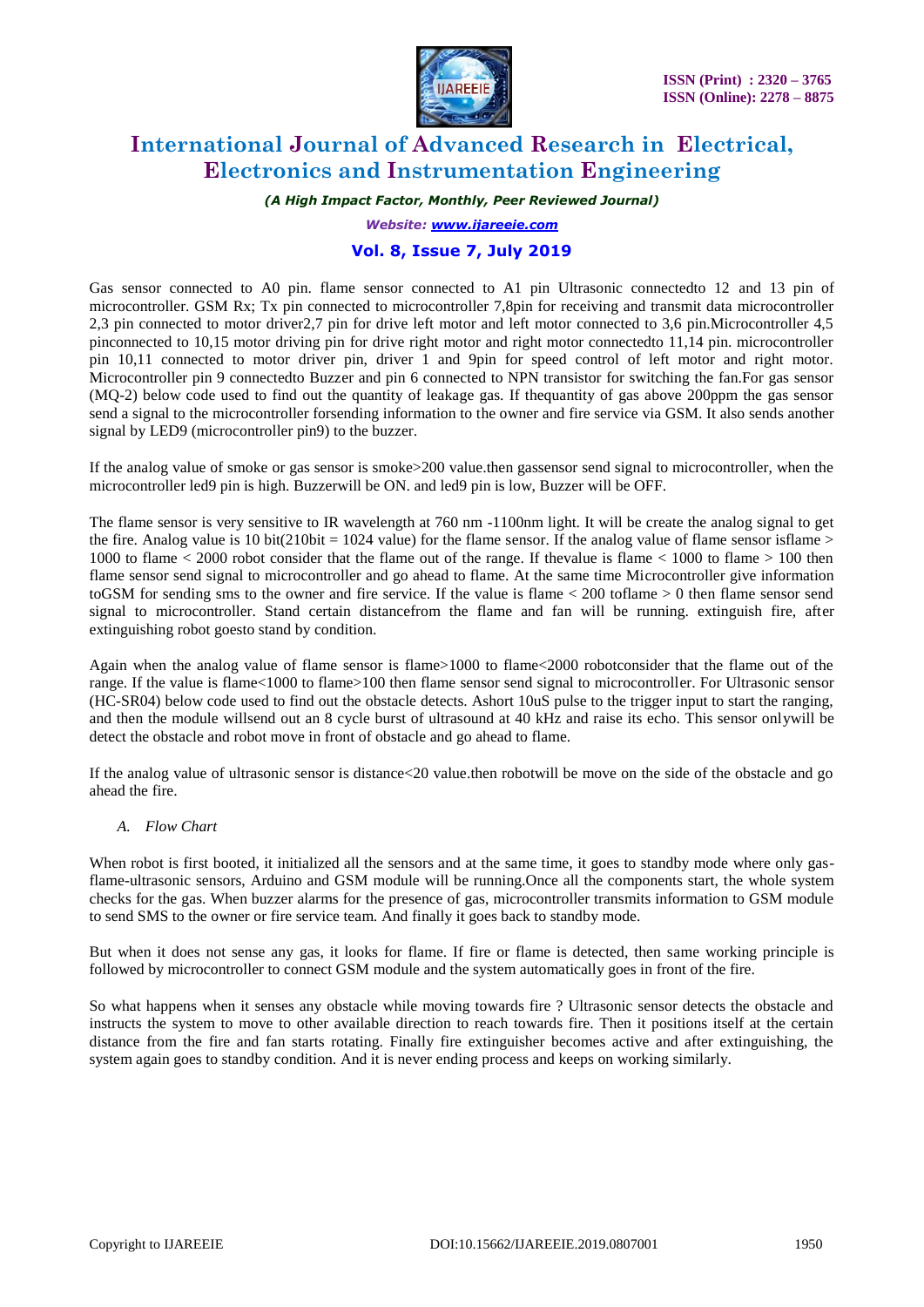

*(A High Impact Factor, Monthly, Peer Reviewed Journal)*

*Website: [www.ijareeie.com](http://www.ijareeie.com/)*

### **Vol. 8, Issue 7, July 2019**





#### **IV. FUTURE WORK**

In this paper full emergency fire response systems are explained with the help of GSMmodule and various sensors. There is an ample requirement of implementation ofautomatic fire detecting system to protect lives and assets from fire hazards. Use ofIoT technology which is real-time control via the Internet or wireless network willextend the monitoring and control of fire safety systems outside of the building aswell as status of the fire safety system and other building systems can be monitore that any time and from anywhere. The fire safety systems located in many areas canalso be controlled from one central facility office. This will increase the efficiency andreduce costs for building management operations, more efficiently classify between fireand non-fire threats and increase the time available for property and life protection.However, Internet based monitoring and control of building service systems will needsecurity protection to prevent false fire information being provided to building ownersand fire brigades.